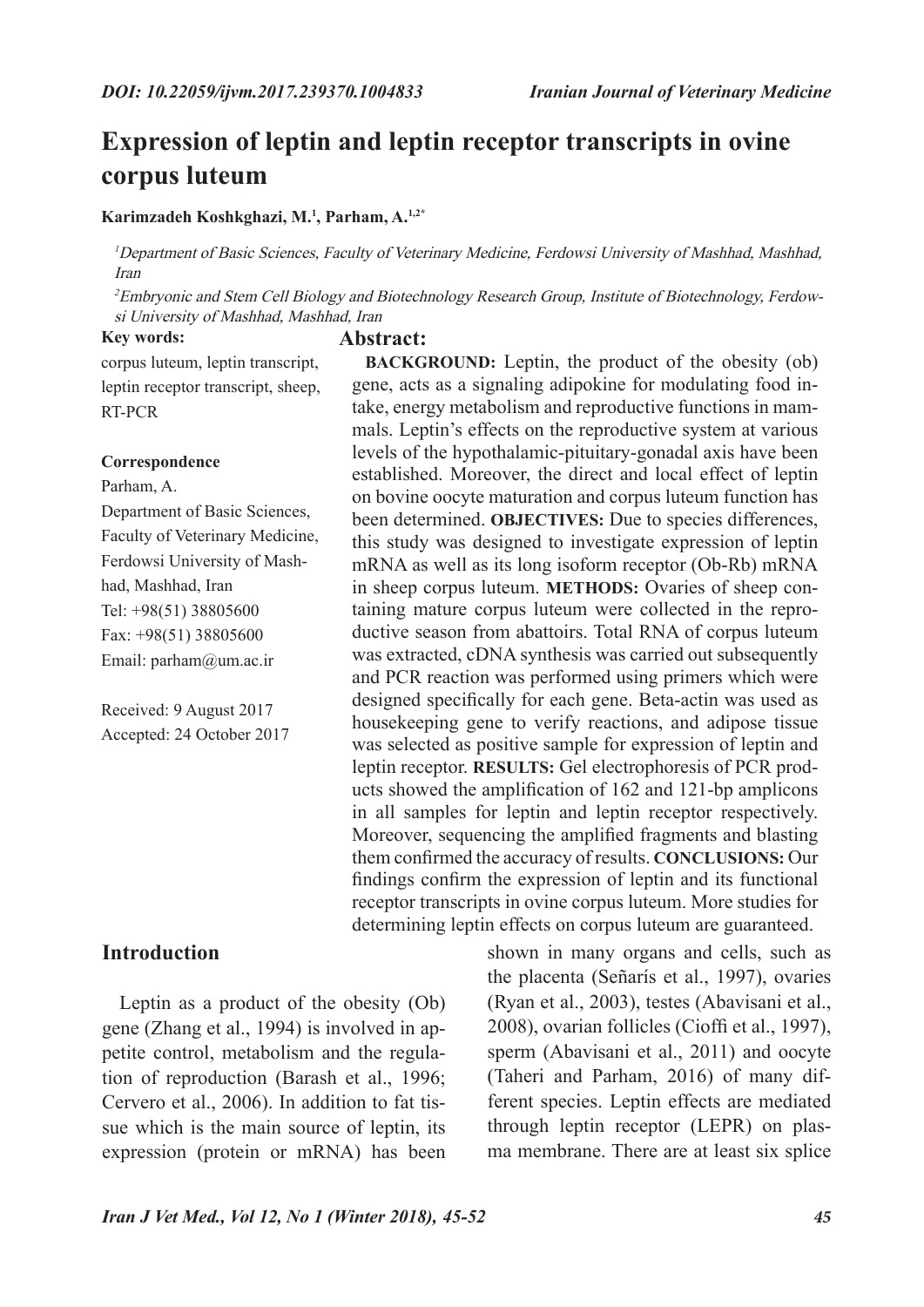variants of leptin receptor named Ob-Ra to Ob-Rf, with Ob-Rb being the long or functional form of receptor. The Ob-Rb includes an intracellular domain containing specific motifs for intracellular signal transduction (Snodgrass, 1996; Tartaglia, 1997). Other variants (short forms) are involved in regulation of leptin signal transduction and transport of leptin (Ghilardi and Skoda, 1997; Tartaglia, 1997). The long form of leptin receptor (mRNA or protein) has been reported in many tissues, such as ovary (Karlsson et al., 1997), testis (Roostaei-Ali Mehr et al., 2013), follicles (Cioffi et al., 1997), oocyte (Taheri and Parham, 2016) and oviduct (Xi et al., 2017).

Evidence shows that leptin deficiency and resistance to leptin in animal and human models results in serious fault in the reproductive system function (Caprio et al., 2003). Interaction of leptin and leptin receptor (Ob-Rb) causes the activation of Janus Kinase/Signal Transducer and Activator of Transcription (JAK/STAT). Meanwhile leptin interaction with Ob-Rb and the truncated Ob-Ra trigger Mitogen-Activated Protein Kinase (MAPK) pathway (Bjørbæk et al., 1997). The function of leptin in humans and rodent species is well established, however, it has been less investigated in ruminants. Leptin acts as a metabolic signal to the reproductive system which establishes a link between adipose tissue and the brain (Barash et al., 1996). Leptin's effect has been reported in the onset of puberty and the regulation of reproductive cycle (Ryan et al., 2002; Schneider, 2004), follicular development, implantation (Castellucci et al., 2000; Craig et al., 2005), and pregnancy (Hardie et al., 1997; Linnemann et al., 2000).

The corpus luteum plays an important

role in controlling the ovarian cycle and the creation and maintenance of pregnancy (Hansel and Blair, 1996). The identification of genes affecting various aspects of corpus luteum function is the first step in understanding the biology of these organs (Casey et al., 2004). Leptin or leptin receptor mRNA expression have been shown in the corpus luteum of some animal species such as cow (Nicklin et al., 2007), rat (Ryan et al., 2003), and buffalo (Kumar et al., 2012). Kumar et al. (2012) showed that leptin has positive effects on corpus luteum steroidogenesis.

Although some studies have also shown the effect of leptin on the reproductive neuroendocrine axis, other studies have revealed that leptin has a direct action on the reproductive organs (Barash et al., 1996; Spicer and Francisco, 1998; Castellucci et al., 2000; Cervero et al., 2006; Nicklin et al., 2007). However, the leptin signaling pathway in the reproductive organs such as ovary and its structures in different species still remain to be fully understood. Therefore, the first step to clarify the local effects of leptin in the ovine corpus luteum is investigating gene expression of leptin and its receptor. Therefore, the aim of the present study was to assess the expression of leptin and its functional receptor (Ob-Rb) mRNA in ovine corpus luteum.

# **Materials and Methods**

**Sample collection:** Subcutaneous adipose tissue and ovaries containing mature corpus luteum of the healthy adult and non-pregnant ewes (Kurdish breed) were collected immediately after slaughter in a local slaughterhouse (Mashhad, Iran) in the reproductive season (September). The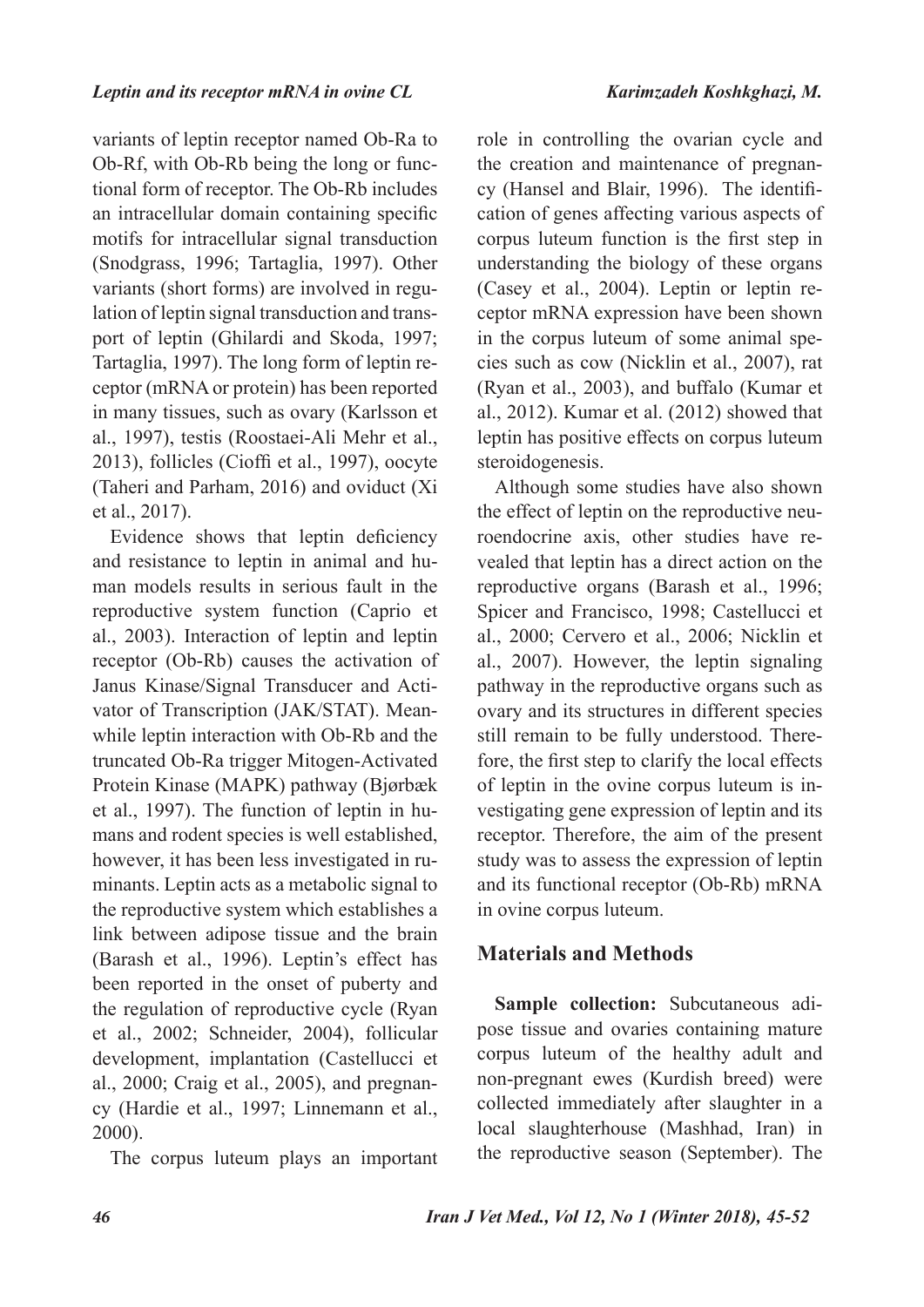tissues were frozen in liquid nitrogen and subsequently stored at -80 °C until RNA extraction. Blood samples of ewes were collected and progesterone levels were measured by radioimmunoassay (RIA) method in order to verify that the present corpus luteum in the ovaries is active and mature. Thorburn et al. (1969) reported progesterone levels to be greater than 1 ng/ml for ewes in diestrous period with active corpus luteum (Thorburn et al., 1969). So, only the ovaries of those ewes whose progesterone level was more than 2 ng/ml were selected for RNA extraction and molecular analysis, and finally 4 ovaries (repeats) were chosen.

**RNA extraction and cDNA synthesis:**  Total RNA of all samples was isolated by RNA isolation kit according to manufacturer's instructions (Denazist, Iran). Briefly, the samples were lysed and homogenized in 1 ml G1 buffer of isolation kit using homogenizer (Heidolph, Germany). According to manufacturer's protocol, the homogenate was incubated at room temperature (20 ˚C) for 10 minutes. In the case of the fat samples, insoluble material was removed using pipette tip from the homogenate after centrifuging. After that, 200 μl chloroform per milliliter of G1 buffer was added. Samples were centrifuged at 12,000 g for 15 min at 4 ˚C and upper phase containing RNA was precipitated with equivalent of half the volume aqueous phase of the isopropyl alcohol and the same volume from G2 buffer. Then, samples were washed with 75% ethanol (diluted with diethyl pyrocarbonate-treated water), dried in contact with air, and resuspended in 50 μl DEPC treated water. In order to remove any possible genomic DNA from the RNA samples, five unit RNase free DNAse I (Roche, Germany) was added per each 20 μg of RNA and incubated at

34 ˚C for 20 min, followed by adding 0.8 μl of 0.5 M EDTA and heat inactivation of the enzyme at 75 °C for 10 min. The quantity and quality of all extracted RNAs were verified using Nanodrop Spectrophotometer and agarose gel (2%) electrophoresis respectively.

For cDNA synthesis, an AccuPower kit (Bioneer, South Korea) was used. First, 1 µg of total RNA and 1  $\mu$ l Oligo(dT) 18 (Thermo Scientific) were mixed and incubated at 70 °C for 5 minutes. Then, the mixture was transferred to tube containing reverse transcriptase, dNTP mix and reaction buffer. Diethylpyrocarbonate (DEPC) treated water was added up to final volume of 20 μl and was followed by heating for 60 min at 42 °C. Incubation at 70 °C for 10 min was performed and was followed by 94 °C for 5 min to end the reaction. The reaction was carried out in a DNA thermocycler (Eppendorf personal, Germany).

**Polymerase chain reaction (PCR):** Oligonucleotide primers for amplification of ovine leptin and functional leptin receptor as well as beta actin were designed from GenBank (NCBI) information (Table 1) using Primer Premier V.5 (Premier Biosoft International, Palo Alto, CA, USA). The forward and reverse functional leptin receptors were designed to span the junction of two exons to be RNA specific. So, the amplification of the cDNAs and DNAs of the same gene resulted in the different lengths of PCR products. One μl of cDNA was amplified by PCR in a final volume of 25 μl with12.5 μl Master Mix (Ampilicon, Denmark), 10.5 μl water and 0.5 μl of each primer. The program was set for PCR thermal cycling as follows: 1 cycle 94 °C for 5 min, followed by 40 cycles of denaturing at 94 °C for 45 s, annealing at specific temperature of each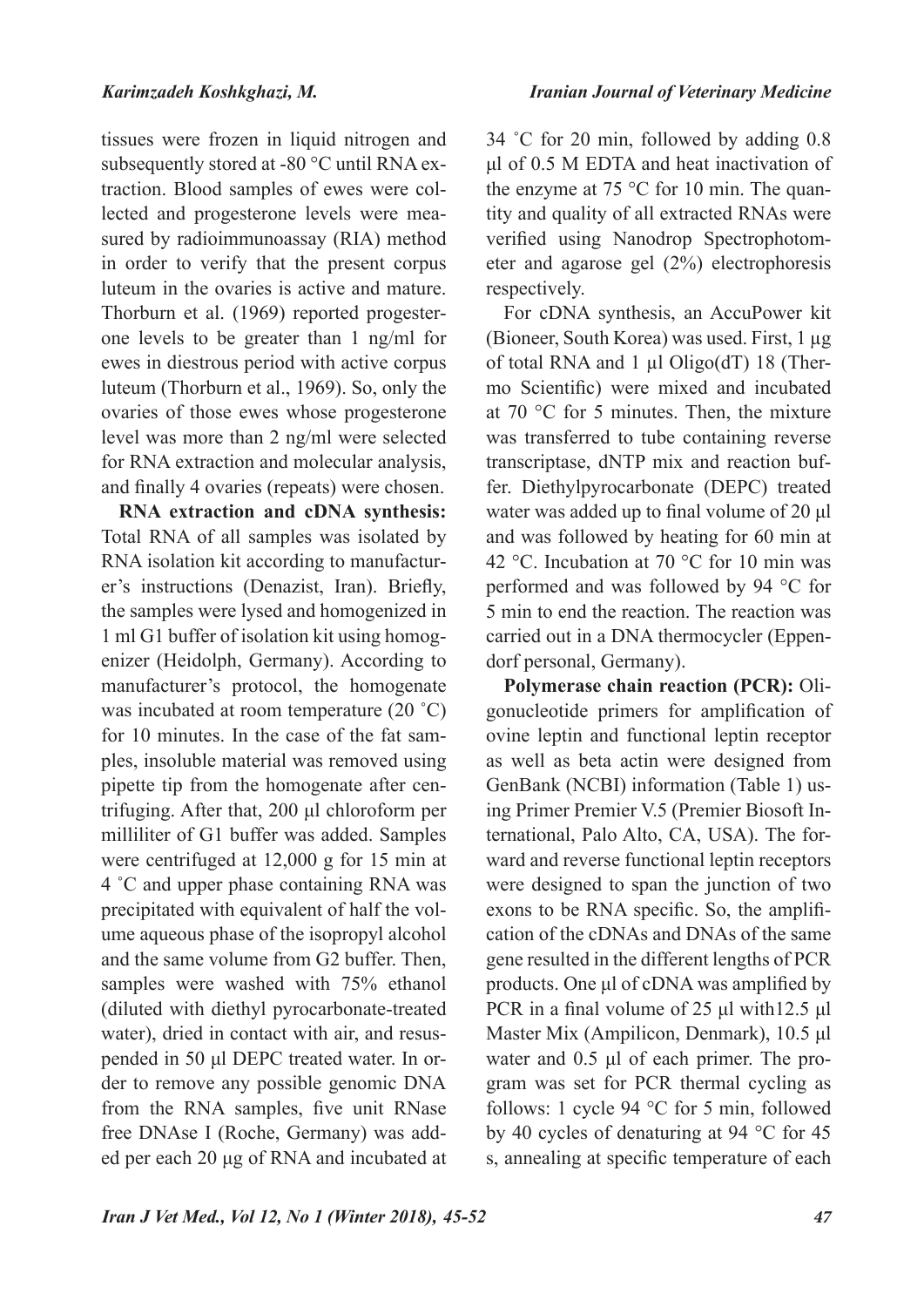| Gene name       | GenBank Acc.   | Forward           | Reverse           | Annealing   | Fragment size |
|-----------------|----------------|-------------------|-------------------|-------------|---------------|
|                 | No.            |                   |                   | temperature |               |
| Beta actin      | NM 001009784   | CGGGAAATCGTCCGT-  | CCGTGTTGGCGTAGAG- | 58          | 277           |
|                 |                | <b>GAC</b>        | GТ                |             |               |
| Leptin          | AF310264.1     | CAGCAGAACAAAGGAG- | CAGCCCATAGCAC-    | 50          | 162           |
|                 |                | GA                | CAGT              |             |               |
| Functional      | NM 001009763.1 | GAAGGAGTAGGGAAAC- | CAAGCAATAAGATT-   | 57.4        | 121           |
| leptin receptor |                | <b>CGAAGA</b>     | GAGGAGGAGAT       |             |               |

Table 1. Primers used in PCR reactions.

gene for 45 s (Table 1) and extension at 72 °C for 45 s. The program was terminated with a final extension step at 72 °C for 10 min.

Fat tissue was used as the positive control for leptin and leptin receptor expression. The housekeeping gene beta actin was used as an internal control to verify successful isolation of RNA and preparation of cDNA. All PCR products were run on a 1.5% agarose gel in Tris-acetate EDTA buffer, stained with ethidium bromide and visualized under UV transillumination. The size of the predicted products was confirmed using 100 bp molecular ladder as a standard size marker. In addition, PCR products of amplified fragments of 3 genes were sequenced (Macrogen, South Korea), and the sequencing results were edited by CLC bio software. The edited sequences were finally aligned in NCBI (http://blast.ncbi.nlm.nih.gov/Blast. cgi) to verify the results.

### **Results**

As the mRNA for ovine beta actin acted as an internal positive control, the amplification of beta-actin was first assessed in all samples. Gel electrophoresis results showed that only a 277-bp fragment was amplified in all samples (Figure 1). This finding confirms RNA purification as well as proper RT-PCR conditions.

**Sheep corpus luteum expresses leptin** 

**mRNA:** Gel electrophoresis results showed that the predicted PCR product fragment (162 bp) of leptin has been amplified in both corpus luteum and adipose tissue (positive control) (Figure 2). Thus, the RT-PCR analysis confirmed that leptin mRNA is expressed in the ovine mature corpus luteum.

**Sheep corpus luteum expresses leptin receptor mRNA:** Observation of predicted amplified fragment of 121 bp on gel electrophoresis using leptin receptor primer pair confirmed that functional leptin receptor mRNA is expressed in the ovine corpus luteum (Figure 3). Adipose tissue was used as the positive control for the expression of Ob-Rb mRNA.

Finally, the amplified products were sequenced. Then the questionable sequences (amplified fragments) were aligned with their recognized sequences in NCBI. The correct alignment of sequences in NCBI verified the results.

### **Discussion**

The identification of genes affecting various aspects of corpus luteum function is the first step in understanding the biology of this organ. An understanding of these mechanisms is potential knowledge for development of new methods to regulate or manipulate the ovarian cycle, and finally to improve fertility in animals (Casey et al., 2004). To our knowledge, in this study for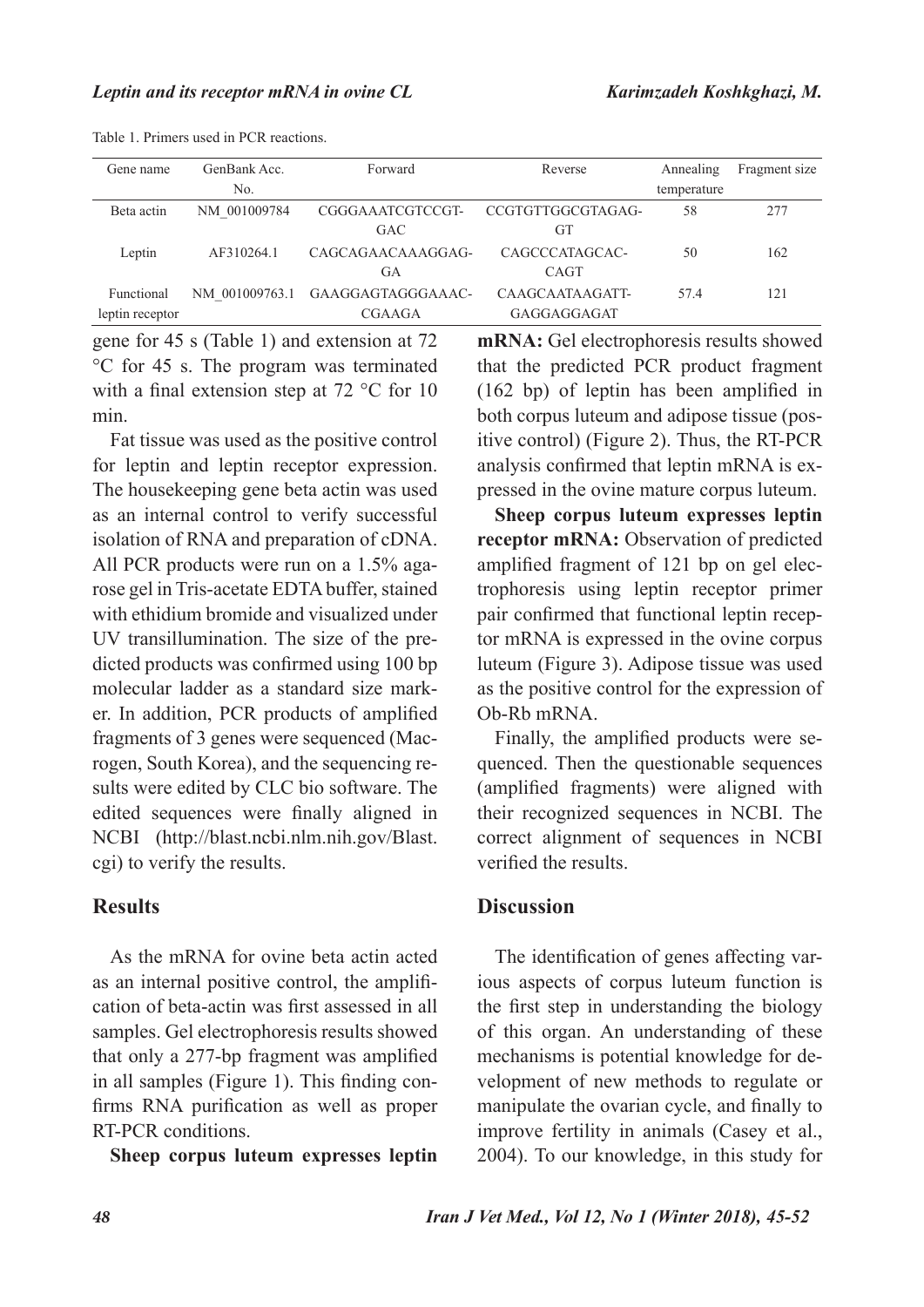

Figure 1. Beta actin was used as positive internal controls for samples to verify that the RT-PCR reactions were successful and confirm the absence of genomic contamination. Representative agarose gel demonstrating amplification of 277-bp bovine beta actin cDNA from fat (lane 1) and corpus luteum (lane 2). Lane 3 was negative control; lane 4 was RT minus (extracted RNA from corpus luteum was used as template); and M was 100-bp DNA marker.



Figure 3. Detection of ovine leptin longform receptor (Ob-Rb) mRNA. Representative agarose gel demonstrating amplification of 121-bp Ob-Rb cDNA from ovine fat (lane 1) and ovine corpus luteum (lane 2). Lane 3 was negative control and M was 100-bp DNA marker.

the first time we succeed to show the expression of leptin and its receptor (Ob-Rb) mRNA in ovine corpus luteum, which is in agreement with results from other species such as cow (Nicklin et al., 2007), canine (Balogh et al., 2012), buffalo (Kumar et al., 2012), and porcine (Smolinska et al., 2007).

Evidence suggests that leptin has a role in follicular development and subsequent



Figure 2. Representative ethidium bromide-stained gel electrophoresis of leptin cDNA fragments (162-bp) amplified by RT-PCR from ovine fat (lane 1) and corpus luteum (lane 2). Lane 3 was negative control and M was 100-bp DNA marker.

luteal function (Castracane and Henson, 2006). Leptin regulates reproductive function through several mechanisms such as altering the sensitivity of the pituitary gland to GnRH and the regulation of luteal steroidogenesis (Hausman et al., 2012). It has been shown that an excessive amount of leptin in bovine theca and granulosa cells inhibits steroid synthesis (Spicer and Francisco, 1998). In buffalo, expression of leptin and its receptor increase during the formation of the corpus luteum and decrease over disappearance of corpus luteum. The expression pattern of leptin and its receptor is associated with a pattern of progesterone secretion which refers to positive effect of leptin on corpus luteum steroidogenesis function (Kumar et al., 2012).

Angiogenesis is an essential process for the developing corpus luteum. Angiogenic factors such as vascular endothelial growth factor-A (VEGF-A) and basic fibroblast growth factor (FGF-2) have a central role in stimulating cell proliferation, angiogenesis and the regulation of the stability of blood vessels in the growing corpus luteum (Tamanini and De Ambrogi, 2004; Miyamoto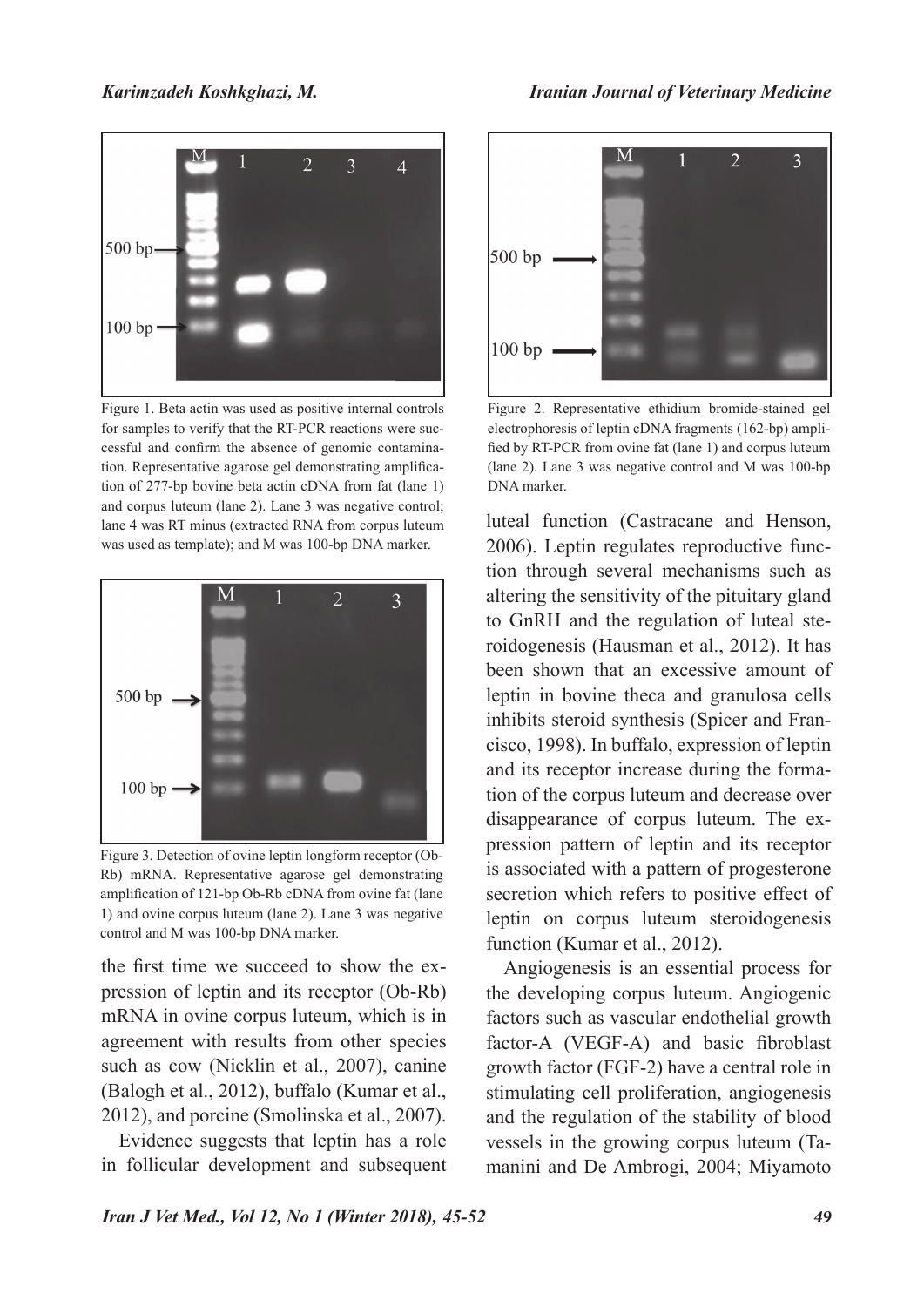et al., 2013). Leptin adjusts the production of VEGF and Angiopoeitin-1 and FGF-2 in growing luteal tissue and results in the formation of the corpus luteum and progesterone production synthesis (Kumar et al., 2012). In goat, Leptin stimulates the expression of these growth factors in the early luteal phase which may lead to luteal angiogenesis (Wiles et al., 2014). Aberrant production of angiogenic factors may result in vascular dysfunction and the development of ovarian disorders in women (Hazzard and Stouffer, 2000). In horse's corpus luteum, leptin can enhance progestrone, protaglandin E2, MIF (macrophage migration inhibitory factor), TNF- $\alpha$  (tumor necrosis factor-alpha), nitric oxide, and angiogenesis in the early stages of the corpus luteum activity (Galvão et al., 2014). Studies on pig ovary have shown that leptin and leptin receptor increase during formation of the corpus luteum and then decrease as the corpus luteum regresses. Therefore, it is thought that the expression of the leptin receptor is associated with the highest levels of progesterone (Smolinska et al., 2007).

In conclusion, our findings in this study confirmed the mRNA expression of leptin and functional leptin receptor in ovine corpus luteum. So, we are sure that the existence of leptin ligand and its receptor mRNA may indicate the involvement of leptin in the physiology of ovine corpus luteum, which should be investigated in further studies.

# **Acknowledgments**

This work was financially supported by Ferdowsi University of Mashhad.

# **References**

- Abavisani, A., Baghbanzadeh, A., Shayan, P., Dehghani, H. (2011) Leptin mRNA in bovine spermatozoa. Res Vet Sci. 90: 439-442.
- Abavisani, A., Shayan, P., Baghbanzadeh, A., Tajik, P. (2008) Detection of leptin and leptin receptor mRNA expression in the bovine testis. Int J Vet Res. 2: 119-125.
- Balogh, O., Kowalewski, M., Reichler, I. (2012) Leptin and Leptin Receptor Gene Expression in the Canine Corpus Luteum During Diestrus, Pregnancy and after Aglepristone‐Induced Luteolysis. Reprod Domest Anim. 47, 40-42.
- Barash, I. A., Cheung, C. C., Weigle, D. S., Ren, H., Kabigting, E. B., Kuijper, J. L., Clifton, D. K., Steiner, R. A. (1996) Leptin is a metabolic signal to the reproductive system. Endocrinology. 137: 3144-3147.
- Bjørbæk, C., Uotani, S., da Silva, B., Flier, J. S. (1997) Divergent signaling capacities of the long and short isoforms of the leptin receptor. J Biol Chem. 272: 32686-32695.
- Caprio, M., Fabbrini, E., Ricci, G., Basciani, S., Gnessi, L., Arizzi, M., Carta, A. R., De Martino, M. U., Isidori, A. M., Frajese, G. V. (2003) Ontogenesis of leptin receptor in rat Leydig cells. Biol Reprod. 68: 1199-1207.
- Casey, O. M., Fitzpatrick, R., McInerney, J. O., Morris, D. G., Powell, R., Sreenan, J. M. (2004) Analysis of gene expression in the bovine corpus luteum through generation and characterisation of 960 ESTs. Biochim Biophys Acta. 1679: 10-17.
- Castellucci, M., De Matteis, R., Meisser, A., Cancello, R., Monsurro, V., Islami, D., Sarzani, R., Marzioni, D., Cinti, S., Bischof, P. (2000) Leptin modulates extracellular matrix molecules and metalloproteinases: possible implications for trophoblast invasion. Mol Hum Reprod. 6: 951-958.

Castracane, V. D., Henson, M. C. (2006) Leptin,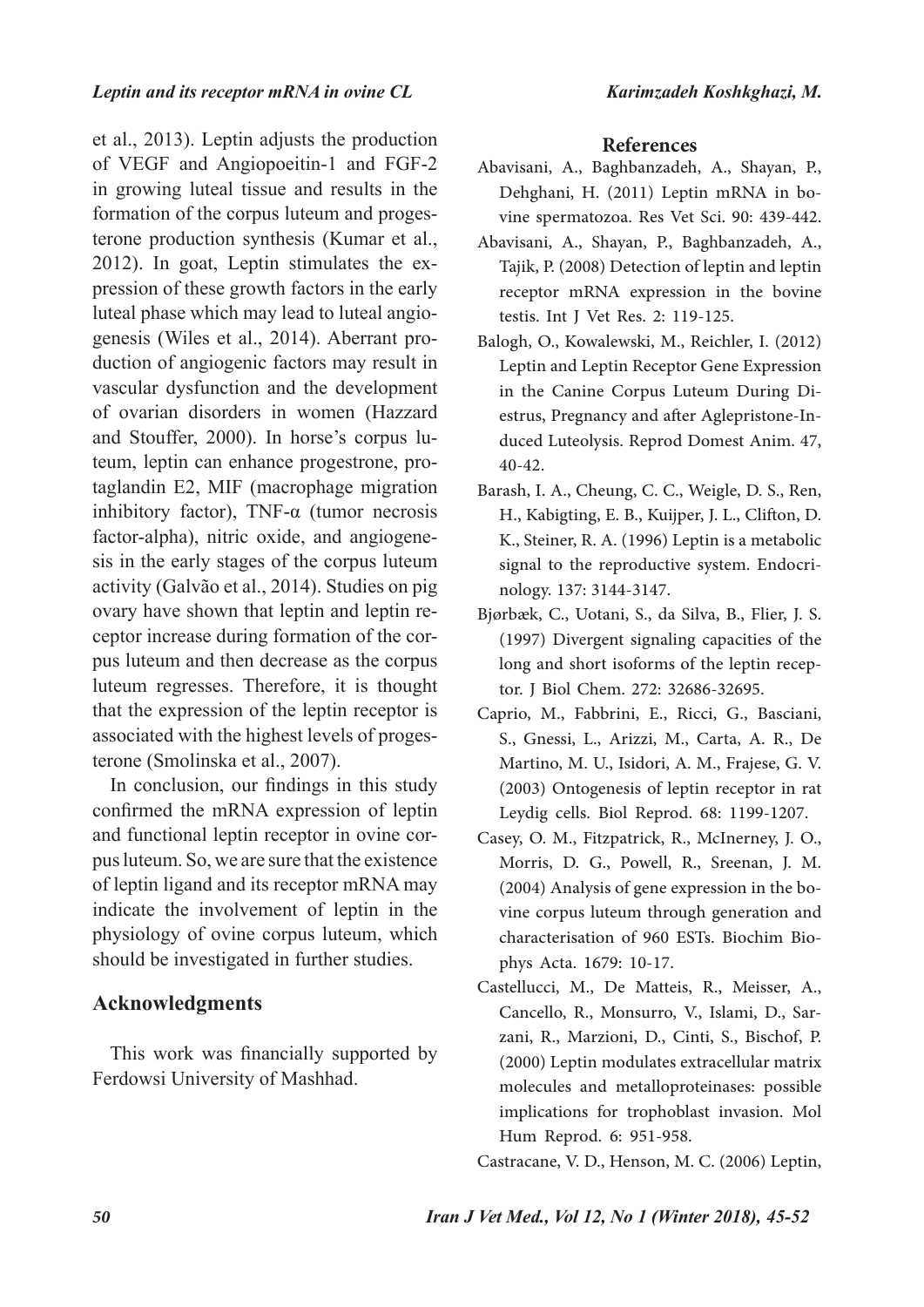Springer Science & Business Media.

- Cervero, A., Domínguez, F., Horcajadas, J. A., Quiñonero, A., Pellicer, A., Simon, C. (2006) The role of the leptin in reproduction. Curr Opin Obstet Gynecol. 18: 297-303.
- Cioffi, J. A., Van Blerkom, J., Antczak, M., Shafer, A., Wittmer, S., Snodgrass, H. R. (1997) The expression of leptin and its receptors in pre-ovulatory human follicles. Mol Hum Reprod. 3: 467-472.
- Craig, J. A., Zhu, H., Dyce, P. W., Wen, L., Li, J. (2005) Leptin enhances porcine preimplantation embryo development in vitro. Mol Cell Endocrinol. 229: 141-147.
- Galvão, A., Tramontano, A., Rebordão, M. R., Amaral, A., Bravo, P. P., Szóstek, A., Skarzynski, D., Mollo, A., Ferreira-Dias, G. (2014) Opposing roles of leptin and ghrelin in the equine corpus luteum regulation: an in vitro study. Mediators Inflamm.
- Ghilardi, N., Skoda, R. C. (1997) The leptin receptor activates janus kinase 2 and signals for proliferation in a factor-dependent cell line. Mol Endocrinol. 11: 393-399.
- Hansel, W., Blair, R. M. (1996) Bovine corpus luteum: a historic overview and implications for future research. Theriogenology. 45: 1267-1294.
- Hardie, L., Trayhurn, P., Abramovich, D., Fowler, P. (1997) Circulating leptin in women: a longitudinal study in the menstrual cycle and during pregnancy. Clin Endocrinol. 47: 101-106.
- Hausman, G. J., Barb, C. R., Lents, C. A. (2012) Leptin and reproductive function. Biochimie. 94: 2075-2081.
- Hazzard, T. M., Stouffer, R. L. (2000) Angiogenesis in ovarian follicular and luteal development. Best Pract Res Clin Obstet Gynecol. 14: 883-900.
- Karlsson, C., Lindell, K., Svensson, E., Bergh, C., Lind, P., Billig, H. k., Carlsson, L. M.,

Carlsson, B. R. (1997) Expression of Functional Leptin Receptors in the Human Ovary. J Clin Endocrinol Metab. 82: 4144-4148.

- Kumar, L., Panda, R., Hyder, I., Yadav, V., Sastry, K., Sharma, G., Mahapatra, R., Bag, S., Bhure, S., Das, G. (2012) Expression of leptin and its receptor in corpus luteum during estrous cycle in buffalo (*Bubalus bubalis*). Anim Reprod Sci. 135: 8-17.
- Linnemann, K., Malek, A., Sager, R., Blum, W. F., Schneider, H., Fusch, C. (2000) Leptin Production and Release in the Dually in Vitro Perfused Human Placenta. J Clin Endocrinol Metab. 85: 4298-4301.
- Miyamoto, A., Shirasuna, K., Shimizu, T., Matsui, M. (2013) Impact of angiogenic and innate immune systems on the corpus luteum function during its formation and maintenance in ruminants. Reprod Biol. 13: 272- 278.
- Nicklin, L., Robinson, R., Marsters, P., Campbell, B., Mann, G., Hunter, M. (2007) Leptin in the bovine corpus luteum: receptor expression and effects on progesterone production. Mol Reprod Dev. 74: 724-729.
- Roostaei-Ali Mehr, M., Rajabi-Toustani, R., Motamedi-Mojdehi, R. (2013) Leptin receptor mRNA expression in Taleshi ram gonads. Iran J Vet Res. 14: 327-333.
- Ryan, N. K., Van der Hoek, K. H., Robertson, S. A., Norman, R. J. (2003) Leptin and leptin receptor expression in the rat ovary. Endocrinology. 144: 5006-5013.
- Ryan, N. K., Woodhouse, C. M., Van der Hoek, K. H., Gilchrist, R. B., Armstrong, D. T., Norman, R. J. (2002) Expression of leptin and its receptor in the murine ovary: possible role in the regulation of oocyte maturation. Biol Reprod. 66: 1548-1554.
- Schneider, J. E. (2004) Energy balance and reproduction. Physiol Behav. 81: 289-317.
- Señarís, R., Garcia-Caballero, T., Casabiell, X.,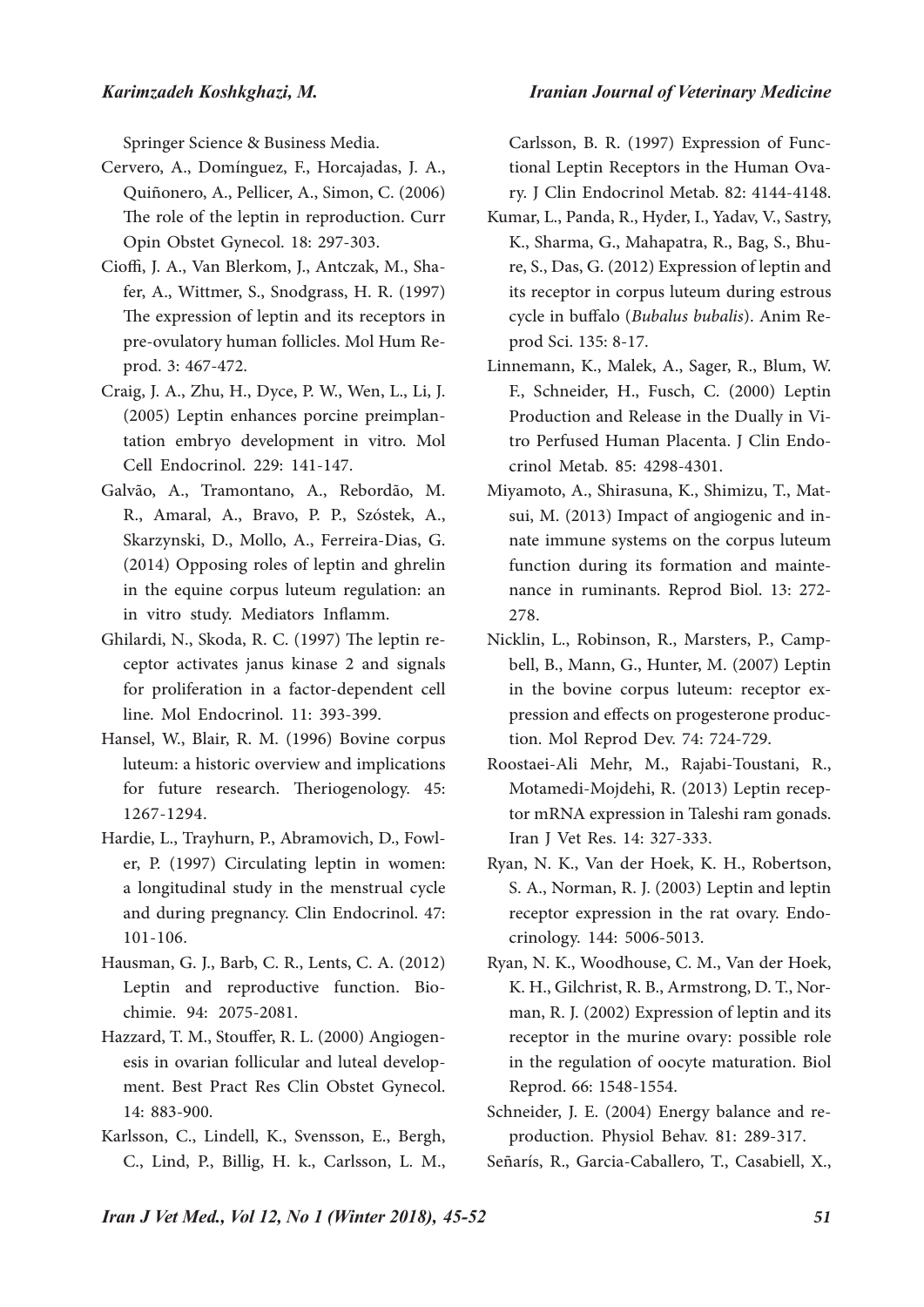Gallego, R. A., Castro, R., Considine, R. V., Dieguez, C., Casanueva, F. F. (1997) Synthesis of leptin in human placenta. Endocrinology. 138: 4501-4504.

- Smolinska, N., Kaminski, T., Siawrys, G., Przala, J. (2007) Long form of leptin receptor gene and protein expression in the porcine ovary during the estrous cycle and early pregnancy. Reprod Biol. 7: 17-39.
- Snodgrass, H. R. (1996) Novel B219/OB receptor isoforms: possible role of leptin in hematopoiesis and reproduction. Nat Med. 2: 585.
- Spicer, L. J., Francisco, C. C. (1998) Adipose obese gene product, leptin, inhibits bovine ovarian thecal cell steroidogenesis. Biol Reprod. 58: 207-212.
- Taheri, S. J., Parham, A. (2016) Sheep oocyte expresses leptin and functional receptor mRNA. Asian Pacific J Reprod. 5: 395-399.
- Tamanini, C., De Ambrogi, M. (2004) Angiogenesis in developing follicle and corpus luteum. Reprod Domest Anim. 39: 206-216.
- Tartaglia, L. A. (1997) The leptin receptor. J Biol Chem. 272: 6093-6096.
- Thorburn, G., Bassett, J., Smith, I. (1969) Progesterone concentration in the peripheral plasma of sheep during the oestrous cycle. J Endocrinol. 45: 459-469.
- Wiles, J. R., Katchko, R. A., Benavides, E. A., O'Gorman, C. W., Escudero, J. M., Keisler, D. H., Stanko, R. L., Garcia, M. R. (2014) The effect of leptin on luteal angiogenic factors during the luteal phase of the estrous cycle in goats. Anim Reprod Sci. 148: 121-129.
- Xi, L., Liu, Y., Tang, Z., Sheng, X., Zhang, H., Weng, H., Xu, M. (2017) xpression of leptin receptor in the oviduct of Chinese brown frog (*Rana dybowskii*). Am J Physiol Regul Integr Comp Physiol. 312: R912-R918.
- Zhang, Y., Proenca, R., Maffei, M., Barone, M., Leopold, L., Friedman, J. M. (1994) Positional cloning of the mouse obese gene and its

human homologue. Nature. 372: 425-432.